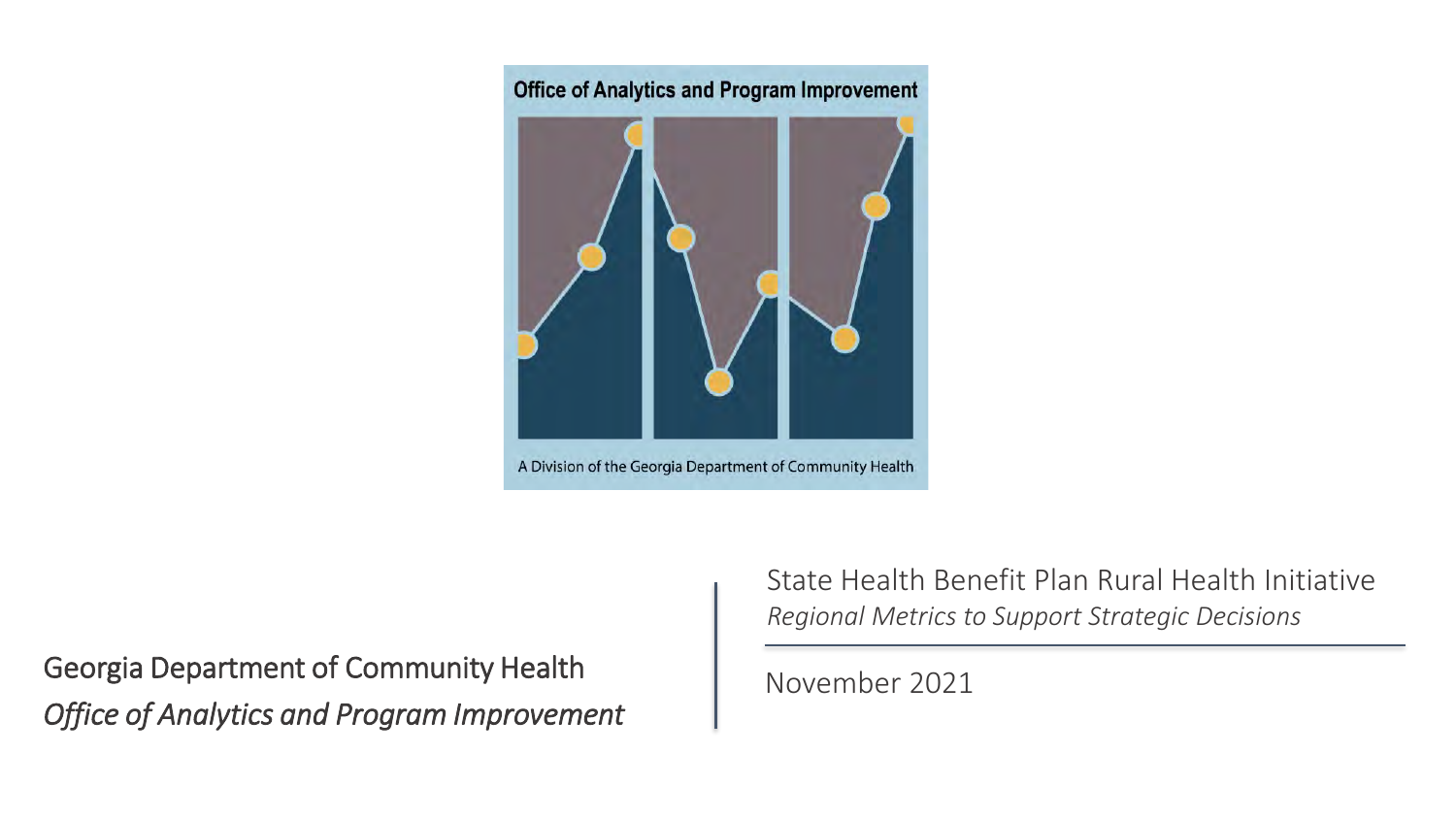# DATA PRESENTATION | PURPOSE

To assist with strategic decisions related to implementing healthcare initiatives in rural communities across Georgia, the following data were collected:

- **SHBP Overview Metrics**
- Top Clinical Conditions
- Regional Risk Scores
- Regional Telemedicine Utilization
- Regional DSM Metrics

Notes:

-Analysis includes data with dates of service from 07/01/2018 to 06/30/2021 with paid dates through 09/30/2021. -SOURCE: IBM DSS AS, 11/2021



Enterprise Analytics Solution for Everyone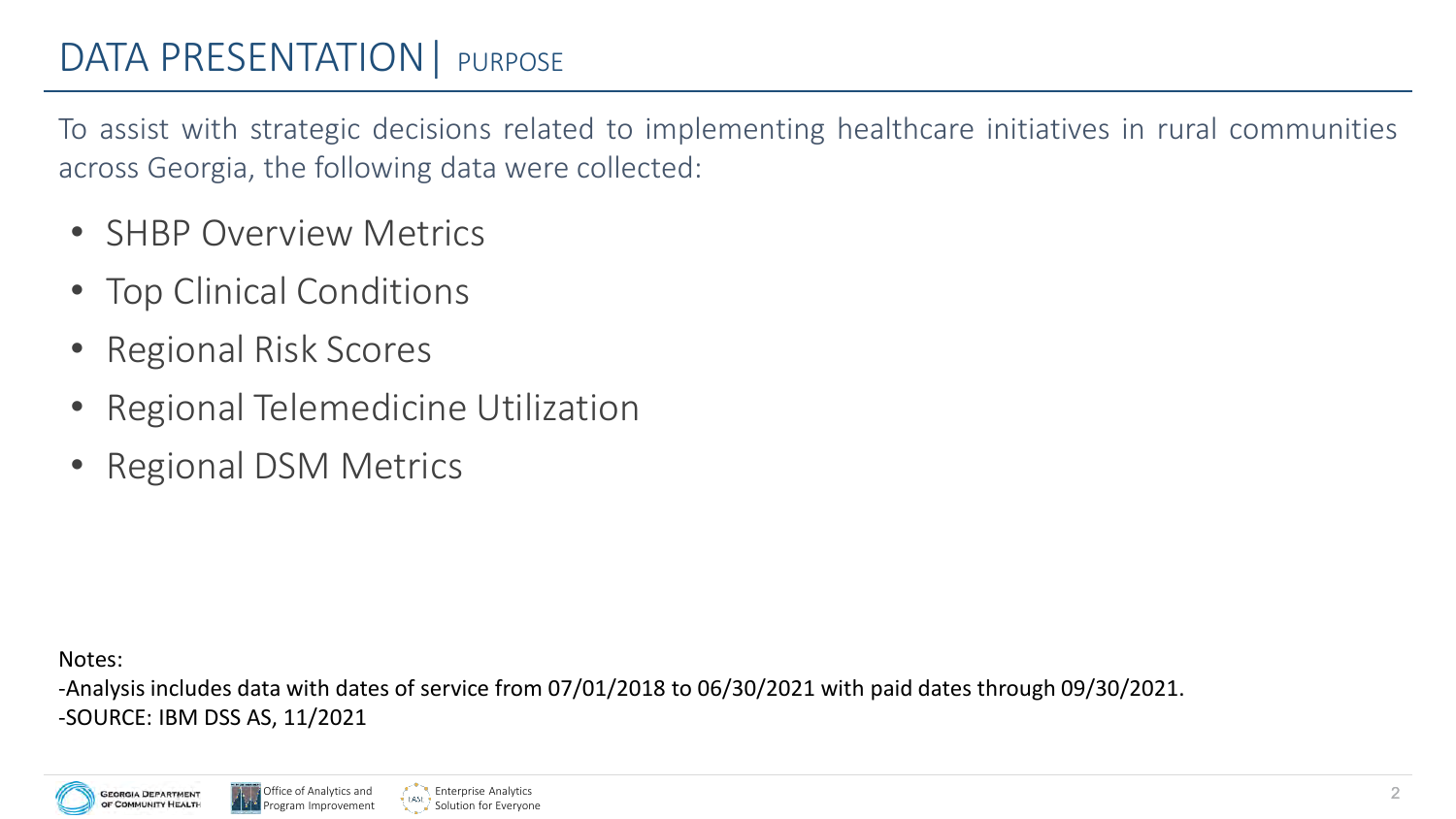# OVERVIEW METRICS | LAYING THE FOUNDATION

The following data provides an overview of SHBP for Fiscal Year 2021.





**Enterprise Analytics** Solution for Everyone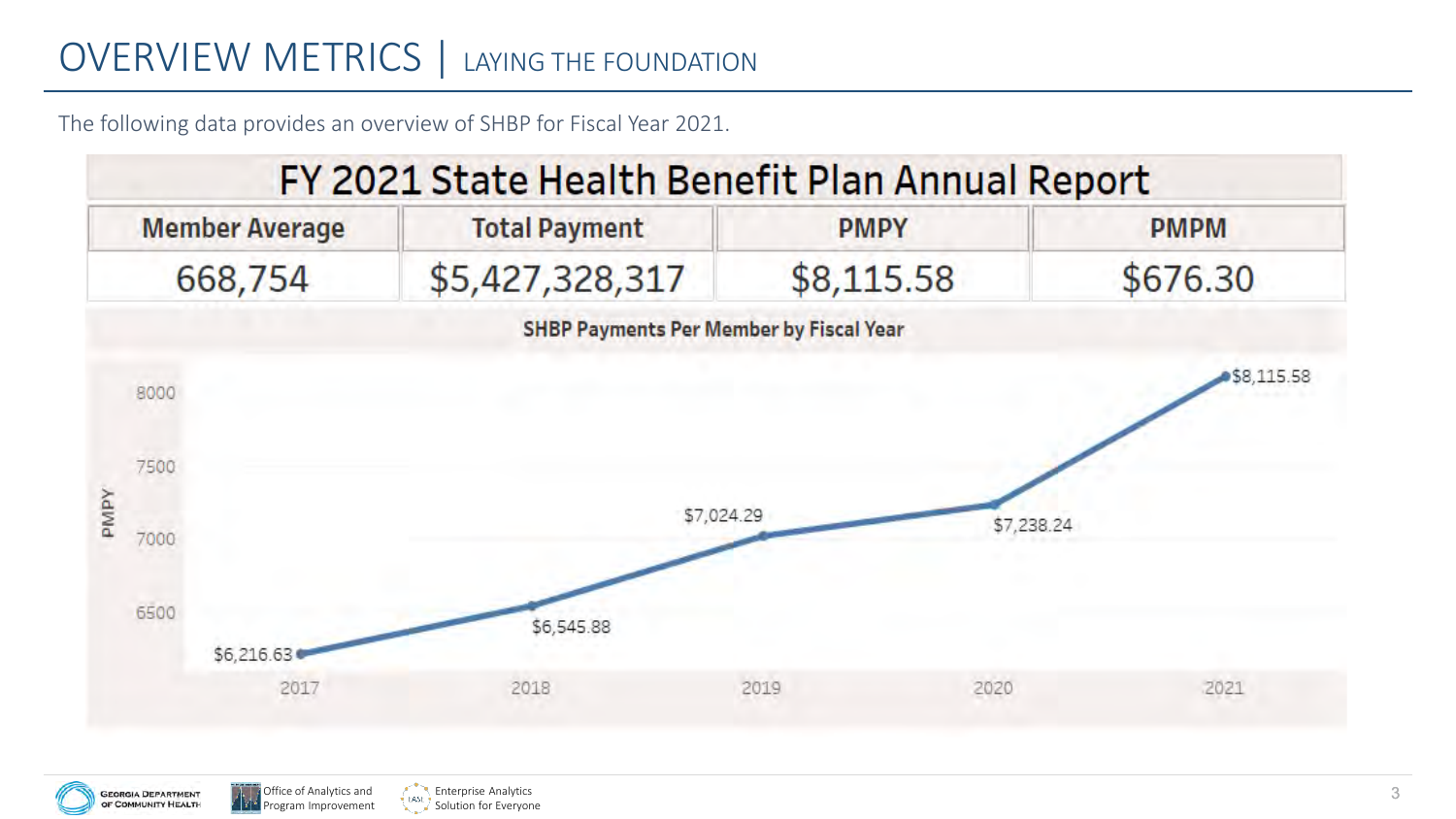# TOP CLINICAL CONDITIONS | WHICH CONDITIONS CREATE THE HEAVIEST BURDEN?

The below data provides an overview of the diagnosis groups which burden SHBP the most, by volume of patients and costs.

#### **Top Clinical Conditions by 3 Yr Avg Cost / Patient**

| Chemotherapy                                    | \$<br>45,468.86  |
|-------------------------------------------------|------------------|
| Myasthenia Gravis (Al disorder)                 | \$<br>36,882.91  |
| <b>Pancreatic Cancer</b>                        | \$<br>19,768.48  |
| Alpha 1-Antitrypsin Deficiency (AAT Deficiency) | \$<br>19,261.06  |
| Congenital dyserythropoietic anemia (CDA)       | \$<br>15,753.36  |
| Leukemia                                        | \$<br>17,092.10  |
| <b>Multiple Sclerosis</b>                       | \$<br>16,214.56  |
| <b>Radiation Therapy</b>                        | \$<br>16,609.31  |
| <b>Congenital Respiratory Disorders</b>         | \$<br>10,581.20  |
| <b>Ovarian Cancer</b>                           | \$<br>13,950.10  |
| Top 10 Clinical Conditions by 3 Yr Total Cost   |                  |
| Osteoarthritis                                  | \$383,728,653.49 |
| Chemotherapy                                    | \$345,292,732.15 |
| <b>Coronary Artery Disease</b>                  | \$294,531,075.22 |
| Spinal and Low Back Disorders                   | \$290,943,845.43 |
| <b>Renal Function Failure</b>                   | \$280,849,886.90 |
| <b>Respiratory Infections</b>                   | \$249,841,936.05 |
| Arthropathies and Joint Disorders               | \$247,282,881.10 |
| Pregnancy                                       | \$239,889,363.16 |
| Hypertension                                    | \$238,171,274.01 |
| <b>Breast Cancer</b>                            | \$235,424,671.60 |

Program Improvement

**SEORGIA DEPARTMENT** OF COMMUNITY HEALTH Enterprise Analytics Solution for Everyone

#### **Top 10 Clinical Conditions by 3 Yr Avg Patient Count**

| Hypertension                      | 155,364 |
|-----------------------------------|---------|
| Arthropathies and Joint Disorders | 130,554 |
| <b>ENT Infections</b>             | 127,709 |
| Skin Infections and Inflammation  | 126,397 |
| <b>Respiratory Infections</b>     | 106,105 |
| <b>Diabetes</b>                   | 87,767  |
| <b>ENT Disorders</b>              | 83,486  |
| <b>Gastrointestinal Disorders</b> | 77,491  |
| <b>Lipid Disorders</b>            | 76,465  |
| <b>Respiratory Disorders</b>      | 71,331  |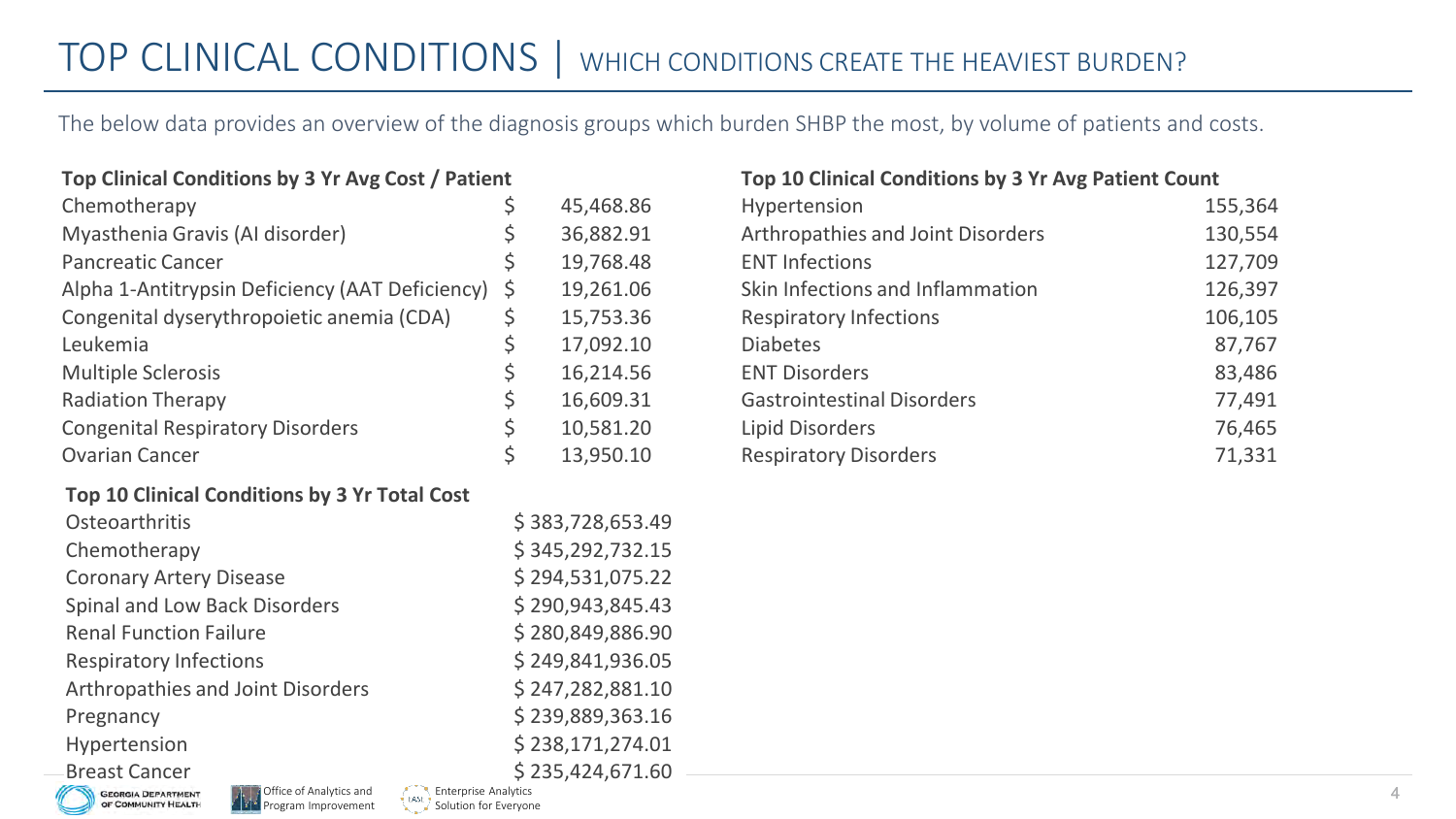# GEORGIA BY REGION | WHAT'S THE URBAN – RURAL STRATIFICATION?

The state is grouped by county to create urban areas, represented by city names and rural areas, represented by geographical location within the state.Region







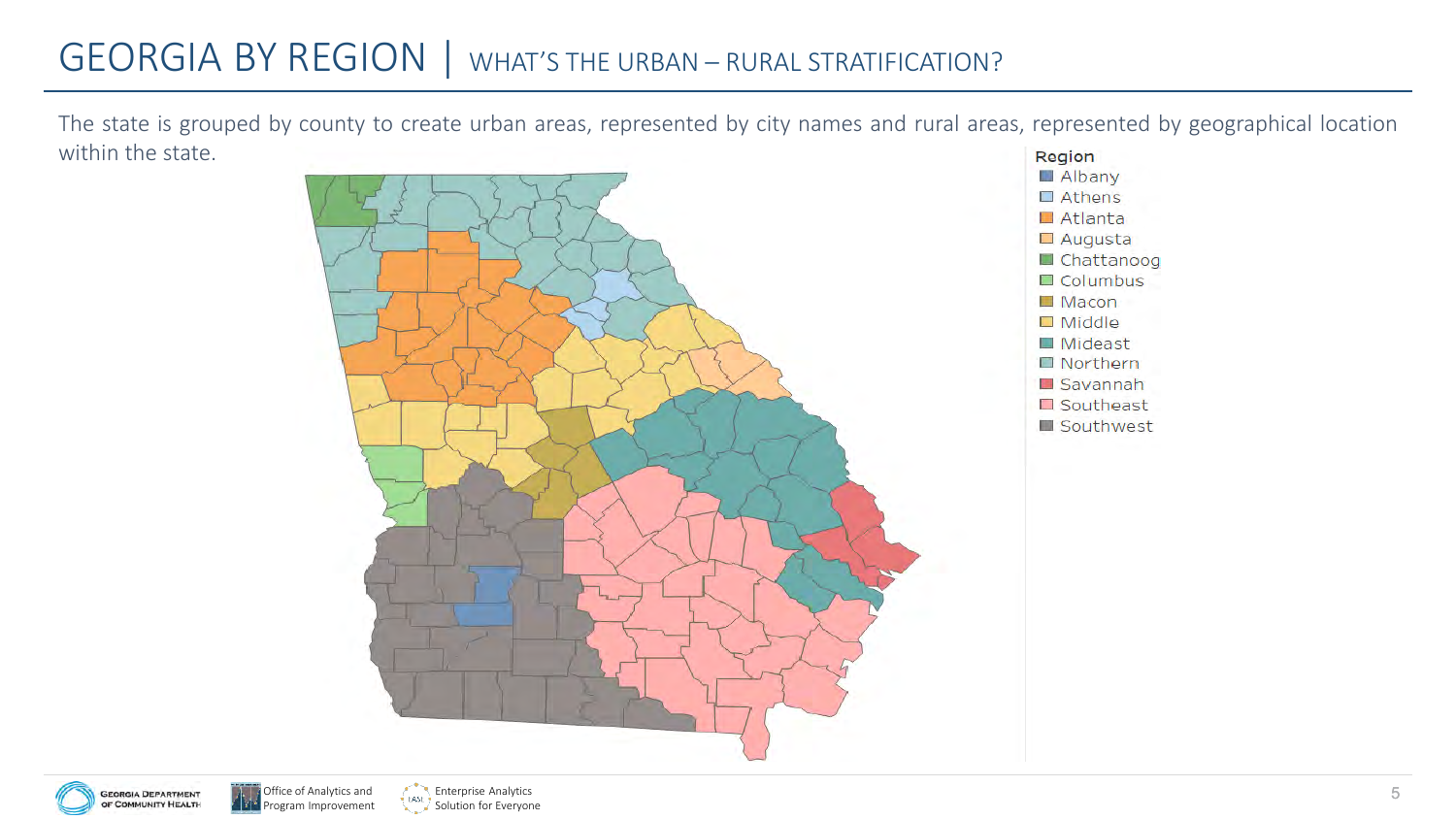# REGIONAL TELEMEDICINE UTILIZATION | WHAT'S THE REGIONAL UPTAKE?





Though SHBP telemedicine utilization increased significantly at the start of the pandemic, utilization has continued to wane over the last several months. The CDC estimates national telemedicine uptake in 2021 is between 19 – 26%, however SHBP's rates are currently below 10%. Most regions were consistently in a range of 2-3 percentage points; however, the Atlanta region leads uptake, and the Augusta region has consistently demonstrated the lowest telemedicine uptake.

*SOURCE: https://www.cdc.gov/nchs/covid19/pulse/telemedicine-use.htm*



**Enterprise Analytics** Solution for Everyone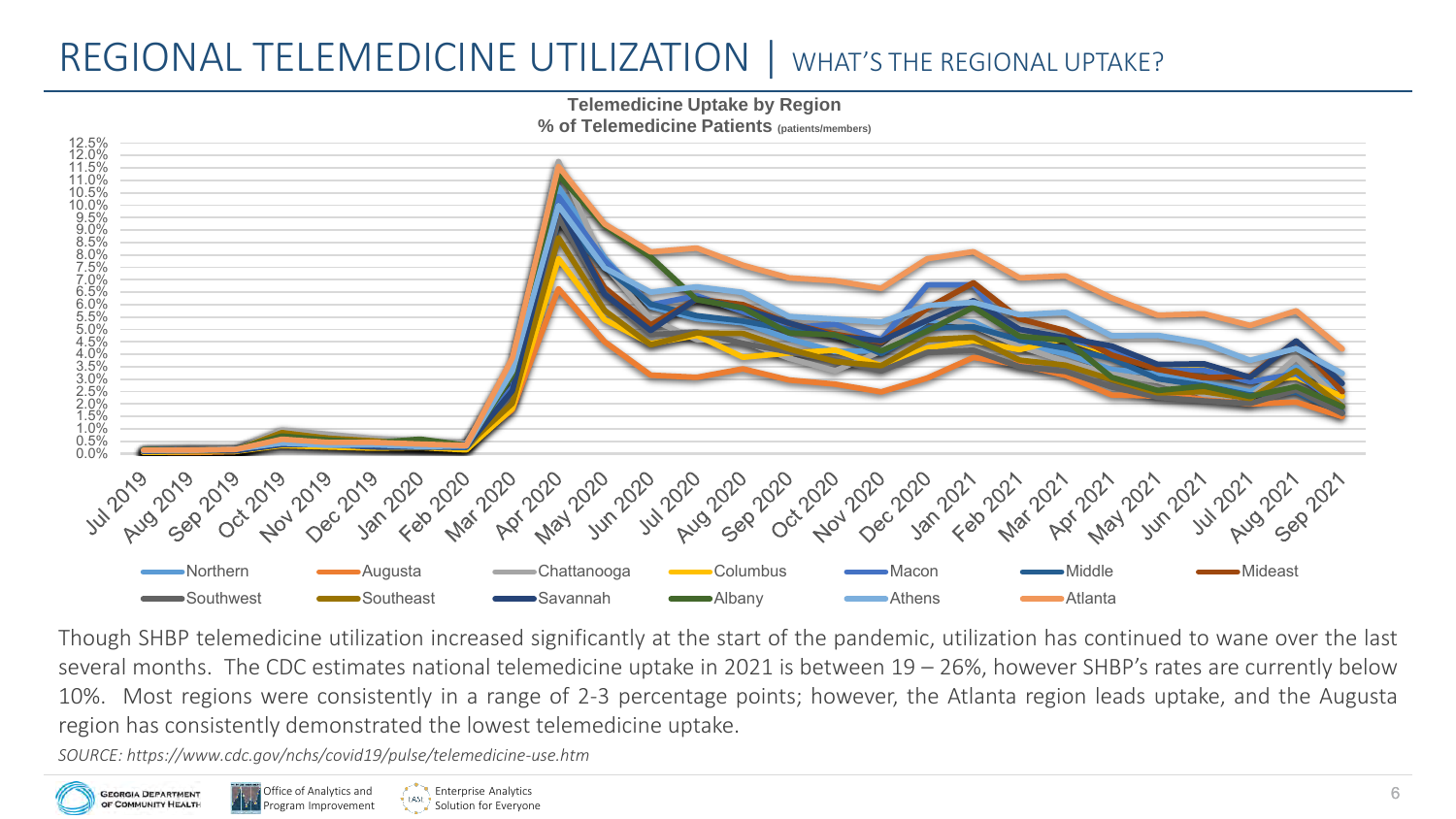# REGIONAL RISK SCORES | WHAT ARE OUR MOST AND LEAST HEALTHY REGIONS?

Risk scores, using a culmination of medical and pharmacy claims data, are assigned to SHBP members to indicate if they are health, stable, at risk, struggling or in crisis. On average, 50% of the SHBP population is healthy and 5% are in crisis. Based on the distribution of each region's population, rural areas in middle, northern and southwest Georgia are the least healthy and are in the most need. The least healthy region overall is Columbus, Georgia. The below chart highlights regions whose risk scores are below average for the healthy and stable categories and above average for at risk, struggling and in crisis categories.

| <b>Region</b>   | <b>No Claims</b> | <b>Healthy</b> | <b>Stable</b> | <b>At Risk</b> | <b>Struggling</b> | <b>In Crisis</b> |
|-----------------|------------------|----------------|---------------|----------------|-------------------|------------------|
| Albany          | 8%               | <b>52%</b>     | 10%           | 13%            | 13%               | 5%               |
| Athens          | 7%               | 54%            | 12%           | 12%            | 11%               | 4%               |
| Atlanta         | 9%               | 48%            | 14%           | 14%            | 11%               | 4%               |
| Augusta         | 8%               | 54%            | 9%            | 12%            | 12%               | 6%               |
| Chattanooga     | 7%               | 55%            | 11%           | 13%            | 10%               | 4%               |
| <b>Columbus</b> | 9%               | 49%            | 10%           | 14%            | 13%               | 6%               |
| Macon           | 8%               | <b>52%</b>     | 10%           | 12%            | 12%               | 5%               |
| Middle          | 8%               | 48%            | 11%           | 14%            | 14%               | 6%               |
| Mideast         | 8%               | 50%            | 11%           | 13%            | 13%               | 5%               |
| Northern        | 8%               | 45%            | 13%           | 15%            | 14%               | 5%               |
| Savannah        | 9%               | 50%            | 12%           | 13%            | 11%               | 5%               |
| Southeast       | 8%               | 51%            | 11%           | 13%            | 13%               | 5%               |
| Southwest       | 7%               | 50%            | 10%           | 14%            | 13%               | 6%               |

#### **Risk Scores by Region - CY2020**



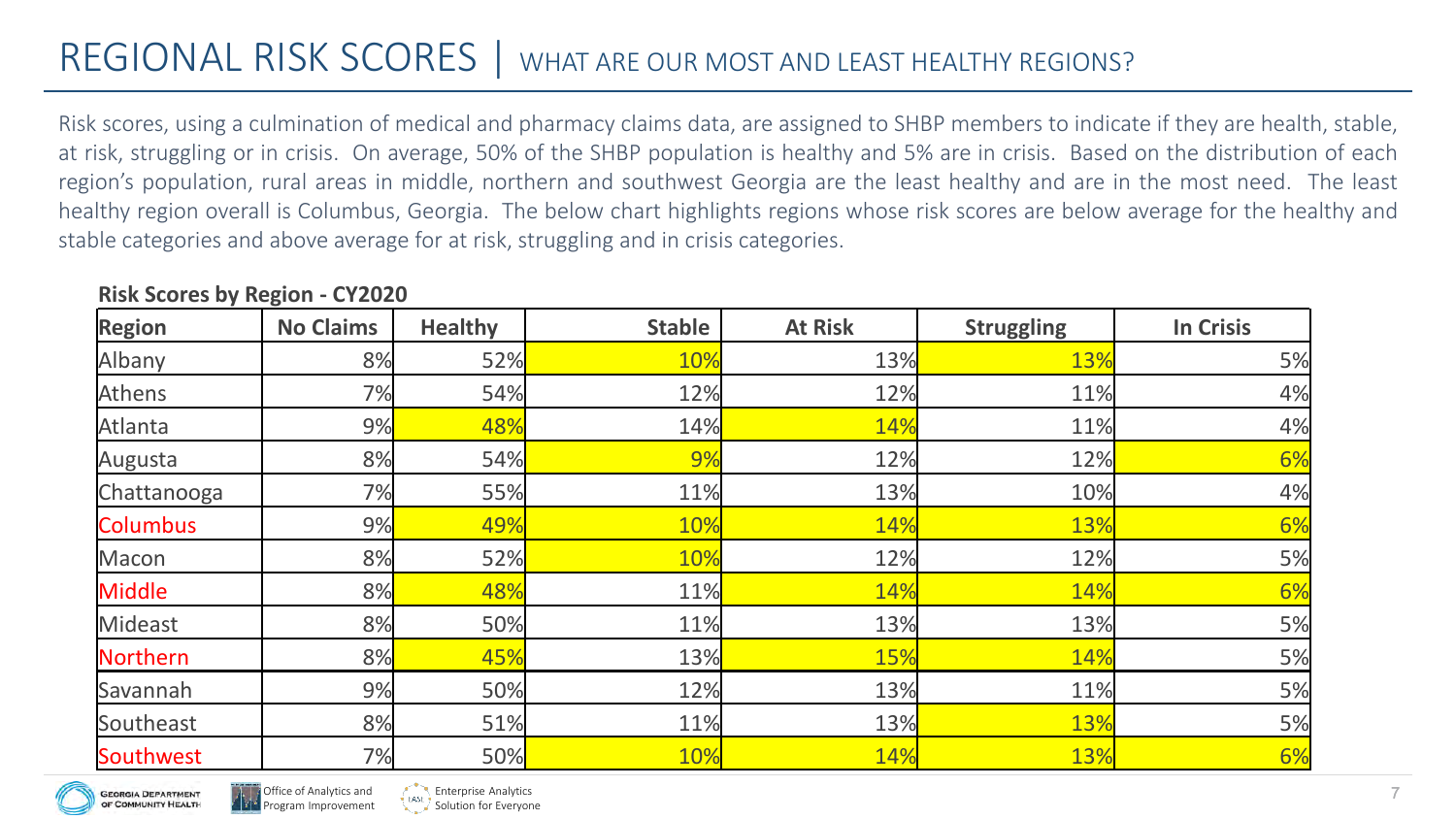The below charts compares utilization metrics across all regions for Asthma. Macon presents the largest number of asthma patients per 1000 members, in addition to having above average admits per 100 members. Macon's ER visits per 100 members is almost three times the average for SHBP.

| <b>Region Metro Rural</b> | <b>Patients</b> | Asthma<br>Patients /<br>1000<br><b>Members</b> | <b>Visits ER</b> | ER Visits /<br>100 | <b>Admits</b> | Admits /<br>100          | <b>Visits Office</b><br>Med | Office Visits /<br>100 | <b>Total Cost of</b><br>Coverage | Cost / Patient |
|---------------------------|-----------------|------------------------------------------------|------------------|--------------------|---------------|--------------------------|-----------------------------|------------------------|----------------------------------|----------------|
| Albany                    | 238             | 23.56                                          | 8                | 3.4                |               | $\overline{\phantom{a}}$ | 401                         | 168.5                  | \$106,597.25                     | \$447.89       |
| Athens                    | 326             | 22.07                                          | 14               | 4.3                |               | $\overline{\phantom{a}}$ | 444                         | 136.2                  | \$173,187.77                     | \$531.25       |
| Atlanta                   | 8,447           | 25.47                                          | 334              | 4.0                | 61            | 0.7                      | 12,824                      | 151.8                  | \$3,940,745.30                   | \$466.53       |
| Augusta                   | 455             | 19.92                                          | 30               | 6.6                |               | 0.9                      | 581                         | 127.7                  | \$182,855.76                     | \$401.88       |
| Chattanooga               | 240             | 24.77                                          |                  | 2.9                |               | 0.8                      | 410                         | 170.8                  | \$133,904.57                     | \$557.94       |
| Columbus                  | 249             | 19.34                                          | 14               | 5.6                |               | 0.8                      | 412                         | 165.5                  | \$166,871.70                     | \$670.17       |
| <b>Macon</b>              | 630             | 24.87                                          | 75               | 11.9               | 17            | 2.7                      | 1,153                       | <b>183.0</b>           | \$478,347.39                     | \$759.28       |
| Middle                    | 660             | 19.02                                          | 30               | 4.5                |               | 0.6                      | 1,168                       | 177.0                  | \$387,945.99                     | \$587.80       |
| Mideast                   | 542             | 22.50                                          | 20               | 3.7                |               | 0.2                      | 879                         | 162.2                  | \$190,373.89                     | \$351.24       |
| Northern                  | 2,086           | 23.82                                          | 60               | 2.9                | 11            | 0.5                      | 3,626                       | 173.8                  | \$1,022,954.41                   | \$490.39       |
| Savannah                  | 498             | 23.07                                          | 25               | 5.0                |               | 0.6                      | 744                         | 149.4                  | \$390,599.28                     | \$784.34       |
| Southeast                 | 1,132           | 20.50                                          | 55               | 4.9                |               | 0.7                      | 1,838                       | 162.4                  | \$614,410.69                     | \$542.77       |
| Southwest                 | 1,019           | 21.83                                          | 51               | 5.0                |               | 0.8                      | 1,556                       | 152.7                  | \$508,250.10                     | \$498.77       |



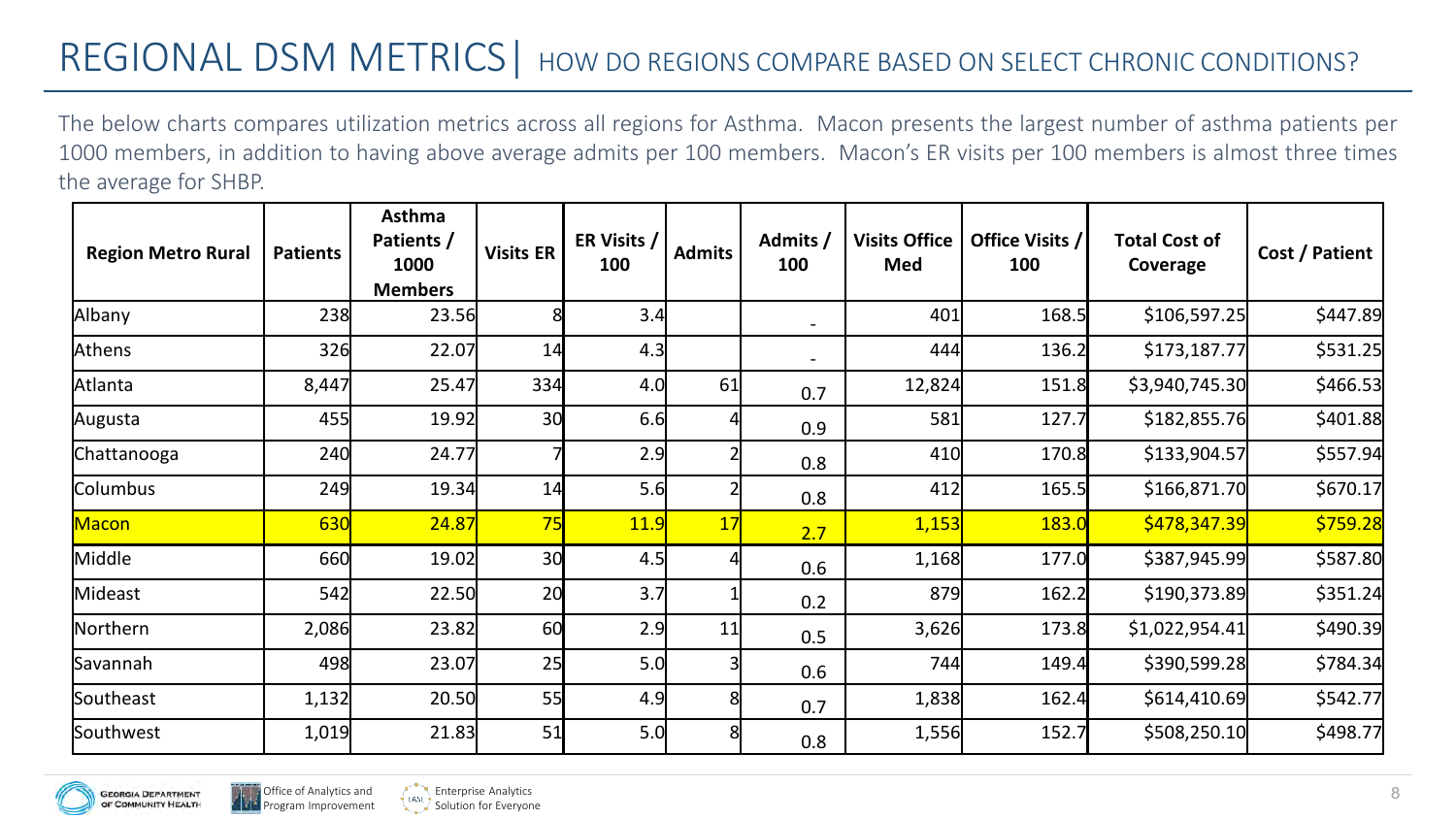The below charts compares utilization metrics across all regions for Chronic Obstructive Pulmonary Disorder. Though there is not one region which has a significant disparity in all or most metrics, all rural regions have a higher prevalence per 1000 members, in addition to having either high visit rates per 100 or an above average cost per patient.

| <b>Region Metro Rural Patients</b> |       | <b>COPD Patients</b><br>/1000<br><b>Members</b> | <b>Visits ER</b> | ER Visits /<br>100 | <b>Admits</b> | Admits /<br>100 | <b>Visits Office</b><br>Med | Office Visits /<br>100 | <b>Total Cost of</b><br>Coverage | Cost / Patient |
|------------------------------------|-------|-------------------------------------------------|------------------|--------------------|---------------|-----------------|-----------------------------|------------------------|----------------------------------|----------------|
| Albany                             | 138   | 13.66                                           | 11               | 8.0                |               | 5.1             | 197                         | 142.8                  | \$113,533.12                     | \$822.70       |
| Athens                             | 116   | 7.85                                            |                  | 7.8                |               | 0.9             | 140                         | 120.7                  | \$69,652.92                      | \$600.46       |
| Atlanta                            | 2,613 | 7.88                                            | 173              | 6.6                | 81            | 3.1             | 3,605                       | 138.0                  | \$3,202,388.58                   | \$1,225.56     |
| Augusta                            | 319   | 13.96                                           | 11               | 3.4                |               | 0.6             | 388                         | 121.6                  | \$182,644.45                     | \$572.55       |
| Chattanooga                        | 148   | 15.27                                           |                  | 4.7                |               | 0.7             | 198                         | 133.8                  | \$98,104.69                      | \$662.87       |
| Columbus                           | 162   | 12.58                                           | 14               | 8.6                |               | 3.1             | 212                         | 130.9                  | \$122,666.64                     | \$757.20       |
| Macon                              | 339   | 13.38                                           | 25               | 7.4                | 11            | 3.2             | 459                         | 135.4                  | \$304,803.53                     | \$899.13       |
| Middle                             | 622   | 17.93                                           | 49               | 7.9                | 17            | 2.7             | 1,171                       | 188.3                  | \$536,269.84                     | \$862.17       |
| Mideast                            | 420   | 17.44                                           | 29               | 6.9                | 15            | 3.6             | 571                         | 136.0                  | \$361,929.23                     | \$861.74       |
| Northern                           | 1,287 | 14.70                                           | 77               | 6.0                | 30            | 2.3             | 1,875                       | 145.7                  | \$1,268,822.30                   | \$985.88       |
| Savannah                           | 334   | 15.47                                           | 12               | 3.6                |               | 2.1             | 502                         | 150.3                  | \$174,365.67                     | \$522.05       |
| <b>Southeast</b>                   | 980   | 17.75                                           | 66               | 6.7                | 17            | 1.7             | 1,123                       | 114.6                  | \$754,533.17                     | \$769.93       |
| Southwest                          | 801   | 17.16                                           | 59               | 7.4                | 29            | 3.6             | 962                         | 120.1                  | \$629,084.65                     | \$785.37       |

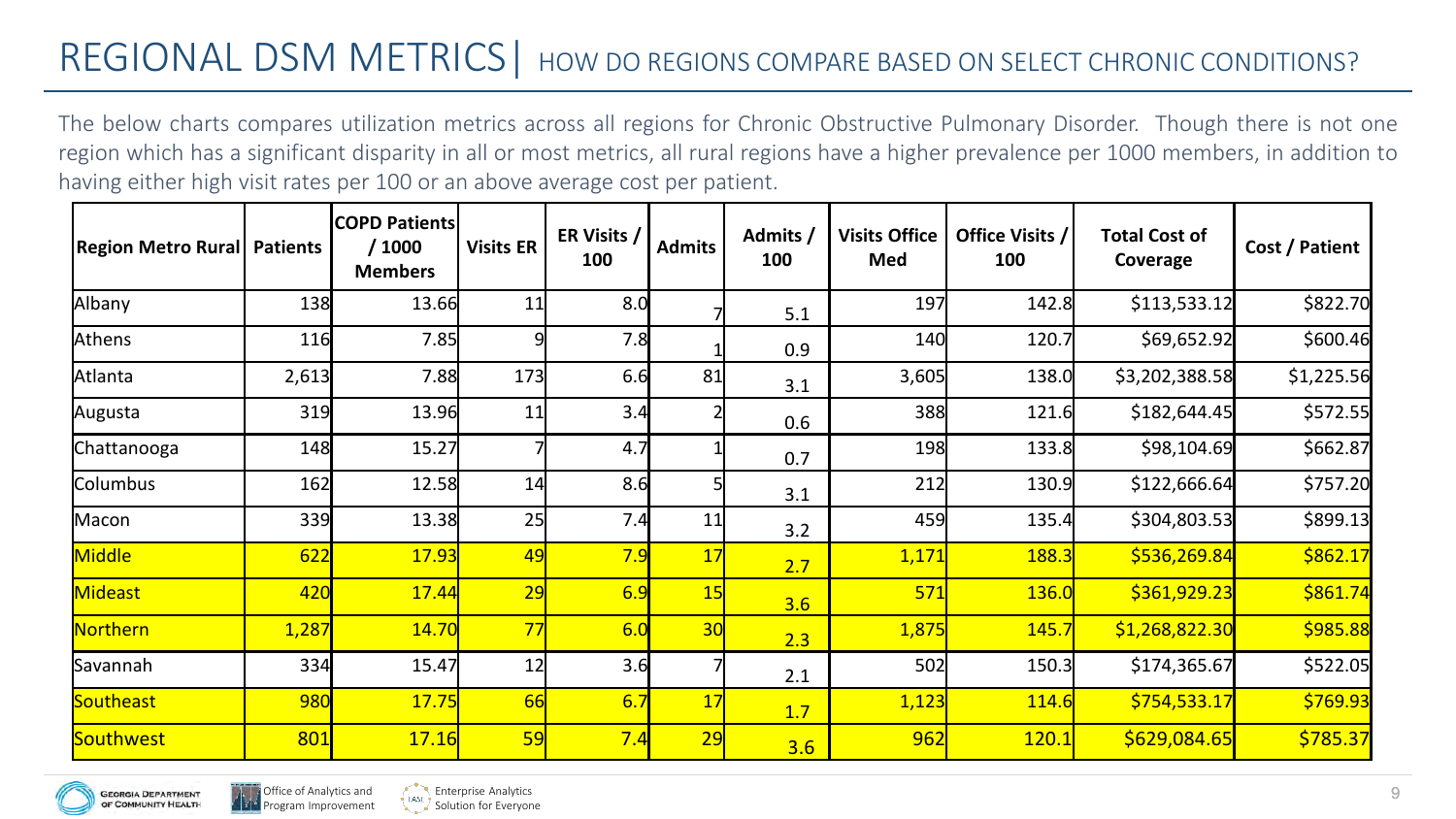The below charts compares utilization metrics across all regions for Congestive Heart Failure. Though there is not one region which has a significant disparity in all or most or metrics, the middle and southeast regions have above average cost per patient, in addition to higher prevalence rates per 1000 members.

| <b>Region Metro Rural</b> | <b>Patients</b> | <b>CHF Patients /</b><br>1000<br><b>Members</b> | <b>Visits ER</b> | ER Visits /<br>100       | <b>Admits</b> | Admits /<br>100 | <b>Visits Office</b><br>Med | Office Visits /<br>100 | <b>Total Cost of</b><br>Coverage | Cost / Patient |
|---------------------------|-----------------|-------------------------------------------------|------------------|--------------------------|---------------|-----------------|-----------------------------|------------------------|----------------------------------|----------------|
| Albany                    | 111             | 11                                              |                  | $\overline{\phantom{a}}$ |               | 0.9             | 128                         | 115.3                  | \$68,989.23                      | \$621.52       |
| Athens                    | 159             | 11                                              |                  | 1.9                      |               | 2.5             | 237                         | 149.1                  | \$229,834.26                     | \$1,445.50     |
| Atlanta                   | 3,233           | 10                                              | 51               | 1.6                      | 31            | 1.0             | 4,010                       | 124.0                  | \$4,520,393.93                   | \$1,398.20     |
| Augusta                   | 306             | 13                                              |                  | 0.7                      |               | 0.3             | 276                         | 90.2                   | \$364,003.63                     | \$1,189.55     |
| Chattanooga               | 112             | 12                                              |                  | 0.9                      |               |                 | 160                         | 142.9                  | \$92,855.13                      | \$829.06       |
| Columbus                  | 240             | 19                                              |                  | 1.7                      |               | 1.7             | 295                         | 122.9                  | \$251,326.75                     | \$1,047.19     |
| Macon                     | 349             | 14                                              |                  | 1.1                      |               | 0.9             | 429                         | 122.9                  | \$335,055.80                     | \$960.05       |
| Middle                    | 594             | 17                                              | 13               | 2.2                      |               | 0.5             | 741                         | 124.7                  | \$1,259,348.59                   | \$2,120.12     |
| Mideast                   | 329             | 14                                              | 22               | 6.7                      |               | 0.9             | 403                         | 122.5                  | \$358,635.98                     | \$1,090.08     |
| Northern                  | 1,263           | 14                                              | 31               | 2.5                      | 13            | 1.0             | 1,865                       | 147.7                  | \$1,477,908.03                   | \$1,170.16     |
| Savannah                  | 219             | 10                                              |                  | 0.9                      |               | 0.5             | 293                         | 133.8                  | \$171,798.21                     | \$784.47       |
| Southeast                 | 671             | 12                                              | 33               | 4.9                      |               | 1.0             | 790                         | 117.7                  | \$1,974,323.48                   | \$2,942.36     |
| Southwest                 | 693             | 15                                              | 17               | 2.5                      |               | 1.0             | 726                         | 104.8                  | \$563,174.95                     | \$812.66       |

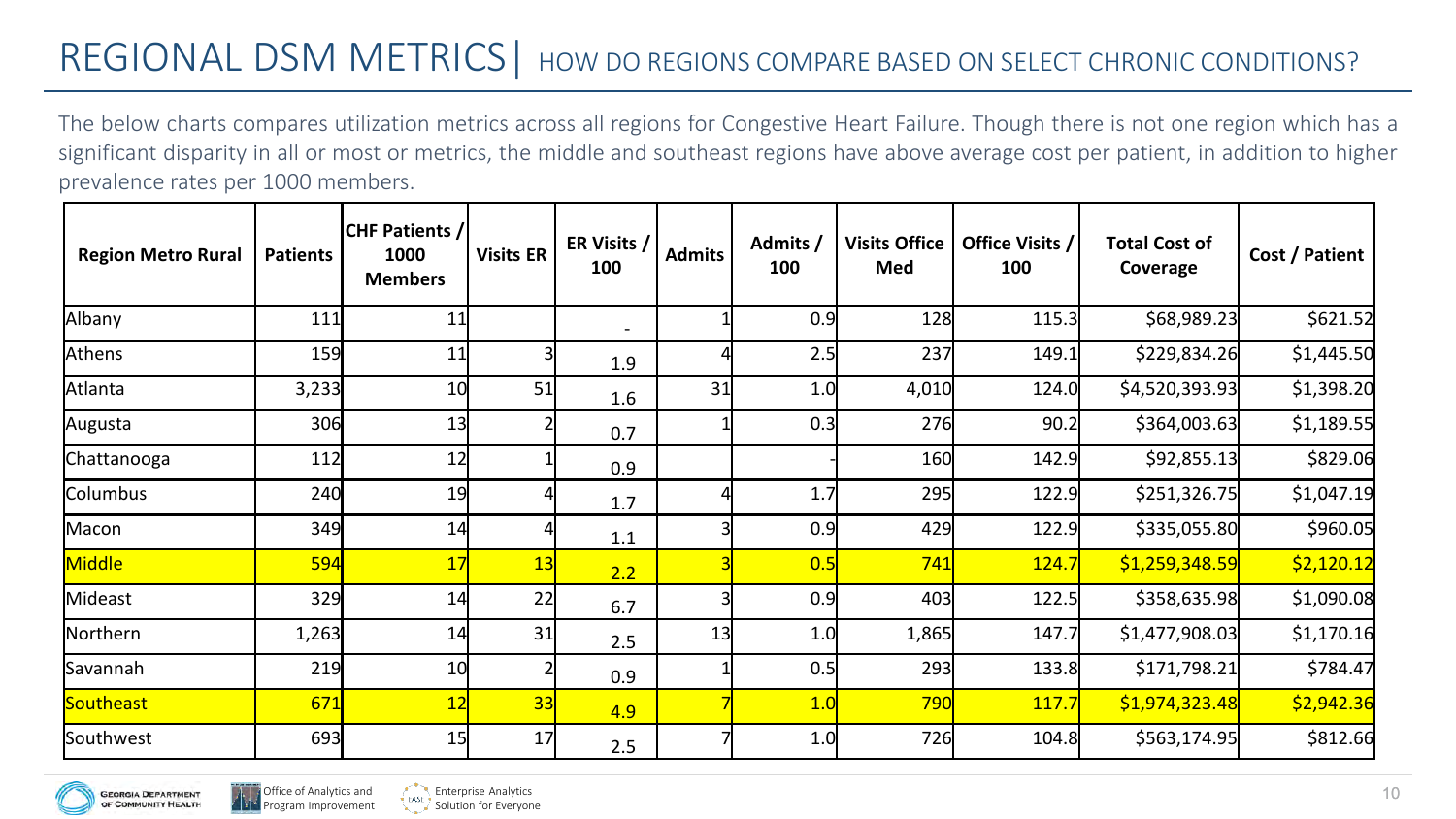The below charts compares utilization metrics across all regions for Coronary Artery Disease. Though the Albany region has the lowest prevalence of CAD per 1000 members, the region ranks consistently high across all utilization and cost metrics.

| <b>Region Metro Rural</b> | <b>Patients</b> | <b>CAD Patients //</b><br>1000<br><b>Members</b> | <b>Visits ER</b> | ER Visits /<br>100 | <b>Admits</b> | Admits /<br>100 | <b>Visits Office</b><br>Med | Office Visits /<br>100 | <b>Total Cost of</b><br>Coverage | Cost / Patient |
|---------------------------|-----------------|--------------------------------------------------|------------------|--------------------|---------------|-----------------|-----------------------------|------------------------|----------------------------------|----------------|
| Albany                    | <b>169</b>      | 16.73                                            | 14               | 8.3                | 18            | 10.7            | 244                         | 144.4                  | \$948,626.31                     | \$5,613.17     |
| Athens                    | 410             | 27.76                                            | 26               | 6.3                | 22            | 5.4             | 616                         | 150.2                  | \$1,376,522.85                   | \$3,357.37     |
| Atlanta                   | 9,211           | 27.77                                            | 549              | 6.0                | 584           | 6.3             | 14,144                      | 153.6                  | \$34,921,577.68                  | \$3,791.29     |
| Augusta                   | 841             | 36.81                                            | 48               | 5.7                | 55            | 6.5             | 1,097                       | 130.4                  | \$3,050,245.29                   | \$3,626.93     |
| Chattanooga               | 433             | 44.68                                            | 23               | 5.3                | 23            | 5.3             | 680                         | 157.0                  | \$1,338,814.74                   | \$3,091.95     |
| Columbus                  | 552             | 42.88                                            | 33               | 6.0                | 34            | 6.2             | 989                         | 179.2                  | \$1,671,200.43                   | \$3,027.54     |
| Macon                     | 901             | 35.57                                            | 57               | 6.3                | 61            | 6.8             | 1,495                       | 165.9                  | \$2,483,071.87                   | \$2,755.91     |
| Middle                    | 1,661           | 47.88                                            | 95               | 5.7                | 115           | 6.9             | 2,890                       | 174.0                  | \$5,645,279.41                   | \$3,398.72     |
| Mideast                   | 982             | 40.77                                            | 72               | 7.3                | 67            | 6.8             | 1,484                       | 151.1                  | \$3,485,420.28                   | \$3,549.31     |
| Northern                  | 3,826           | 43.69                                            | 254              | 6.6                | 252           | 6.6             | 5,901                       | 154.2                  | \$16,035,517.55                  | \$4,191.20     |
| Savannah                  | 509             | 23.58                                            | 27               | 5.3                | 28            | 5.5             | 839                         | 164.8                  | \$1,721,370.80                   | \$3,381.87     |
| Southeast                 | 2,397           | 43.41                                            | 171              | 7.1                | 162           | 6.8             | 4,084                       | 170.4                  | \$10,098,444.51                  | \$4,212.95     |
| Southwest                 | 1,927           | 41.27                                            | 112              | 5.8                | 121           | 6.3             | 3,018                       | 156.6                  | \$8,195,641.29                   | \$4,253.06     |



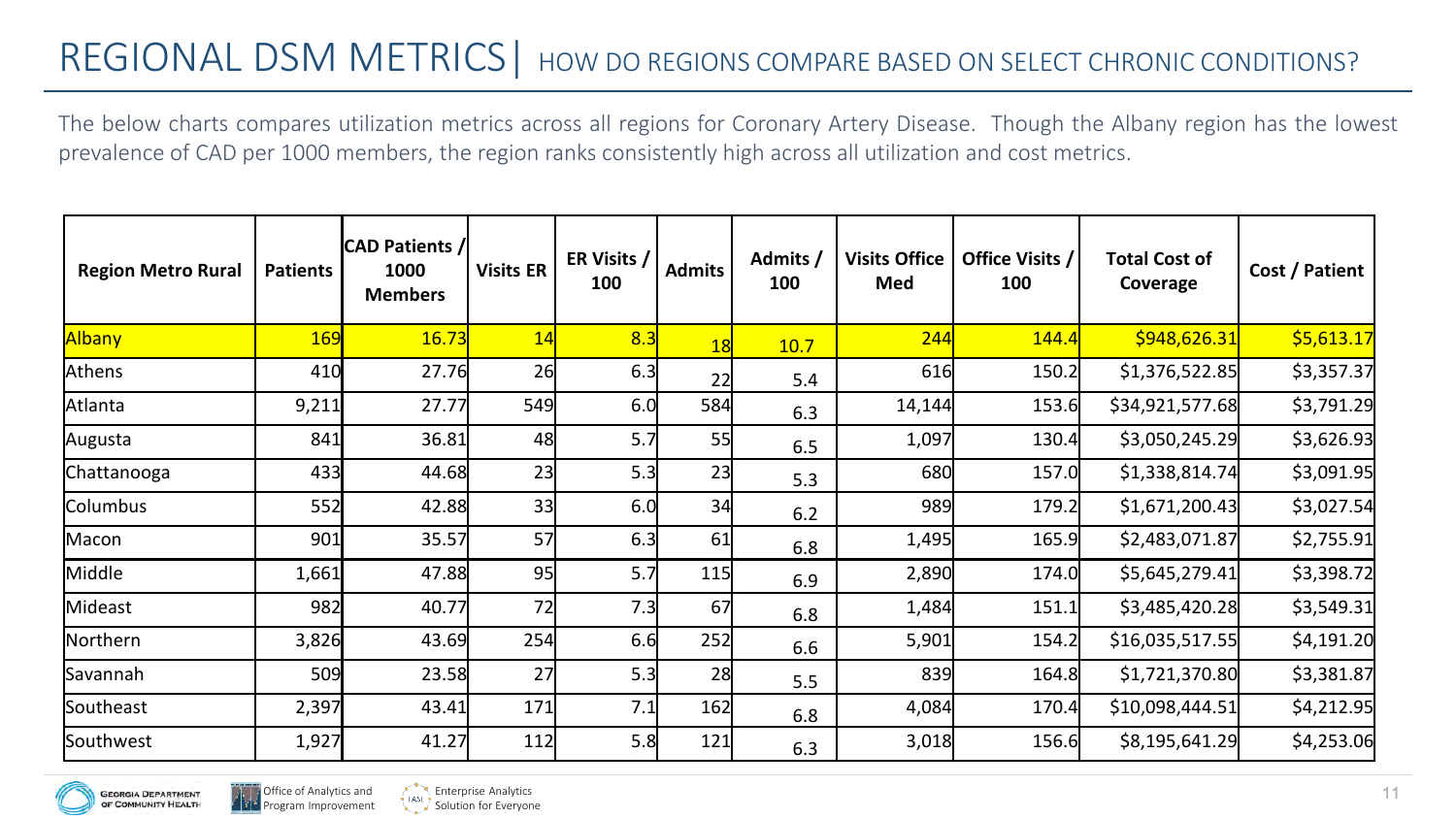The below charts compares utilization metrics across all regions for Diabetes. The Albany, Macon, southeast and southwest regions have higher than average cost per patient, with varying above average performance in utilization metrics.

| <b>Region Metro Rural</b> | <b>Patients</b> | <b>Diabetes</b><br><b>Patients / 1000</b><br><b>Members</b> | Visits ER | ER Visits /<br>100 | <b>Admits</b> | Admits /<br>100 | <b>Visits Office</b><br>Med | Office Visits /<br>100 | <b>Total Cost of</b><br>Coverage | Cost / Patient |
|---------------------------|-----------------|-------------------------------------------------------------|-----------|--------------------|---------------|-----------------|-----------------------------|------------------------|----------------------------------|----------------|
| <b>Albany</b>             | 1,579           | <b>156</b>                                                  | 35        | 2.2                | 22            | 1.4             | 4,181                       | 264.8                  | \$1,480,706.01                   | \$937.75       |
| Athens                    | 1,483           | 100                                                         | 30        | 2.0                | 27            | 1.8             | 3,371                       | 227.3                  | \$897,436.43                     | \$605.15       |
| Atlanta                   | 36,666          | 111                                                         | 688       | 1.9                | 605           | 1.7             | 74,398                      | 202.9                  | \$25,134,176.03                  | \$685.49       |
| Augusta                   | 3,366           | 147                                                         | 82        | 2.4                | 65            | 1.9             | 8,105                       | 240.8                  | \$2,225,064.09                   | \$661.04       |
| Chattanooga               | 1,103           | 114                                                         | 18        | 1.6                | 17            | 1.5             | 2,361                       | 214.1                  | \$627,140.38                     | \$568.58       |
| Columbus                  | 1,901           | 148                                                         | 30        | 1.6                | 23            | 1.2             | 5,052                       | 265.8                  | \$1,107,846.93                   | \$582.77       |
| <b>Macon</b>              | 3,413           | 135                                                         | 95        | 2.8                | 77            | 2.3             | 8,323                       | 243.9                  | \$2,767,755.08                   | \$810.94       |
| Middle                    | 5,206           | 150                                                         | 105       | 2.0                | 92            | 1.8             | 12,667                      | 243.3                  | \$3,533,563.27                   | \$678.75       |
| Mideast                   | 3,361           | 140                                                         | 69        | 2.1                | 60            | 1.8             | 7,144                       | 212.6                  | \$1,960,997.64                   | \$583.46       |
| Northern                  | 11,105          | 127                                                         | 166       | 1.5                | 145           | 1.3             | 25,707                      | 231.5                  | \$7,494,738.28                   | \$674.90       |
| Savannah                  | 2,904           | 135                                                         | 57        | 2.0                | 35            | 1.2             | 7,980                       | 274.8                  | \$1,645,444.97                   | \$566.61       |
| Southeast                 | 7,299           | 132                                                         | 143       | 2.0                | 143           | 2.0             | 16,034                      | 219.7                  | \$5,664,423.50                   | \$776.05       |
| Southwest                 | 6,805           | <b>146</b>                                                  | 154       | 2.3                | <b>114</b>    | 1.7             | <b>16,944</b>               | 249.0                  | \$4,830,118.04                   | \$709.79       |

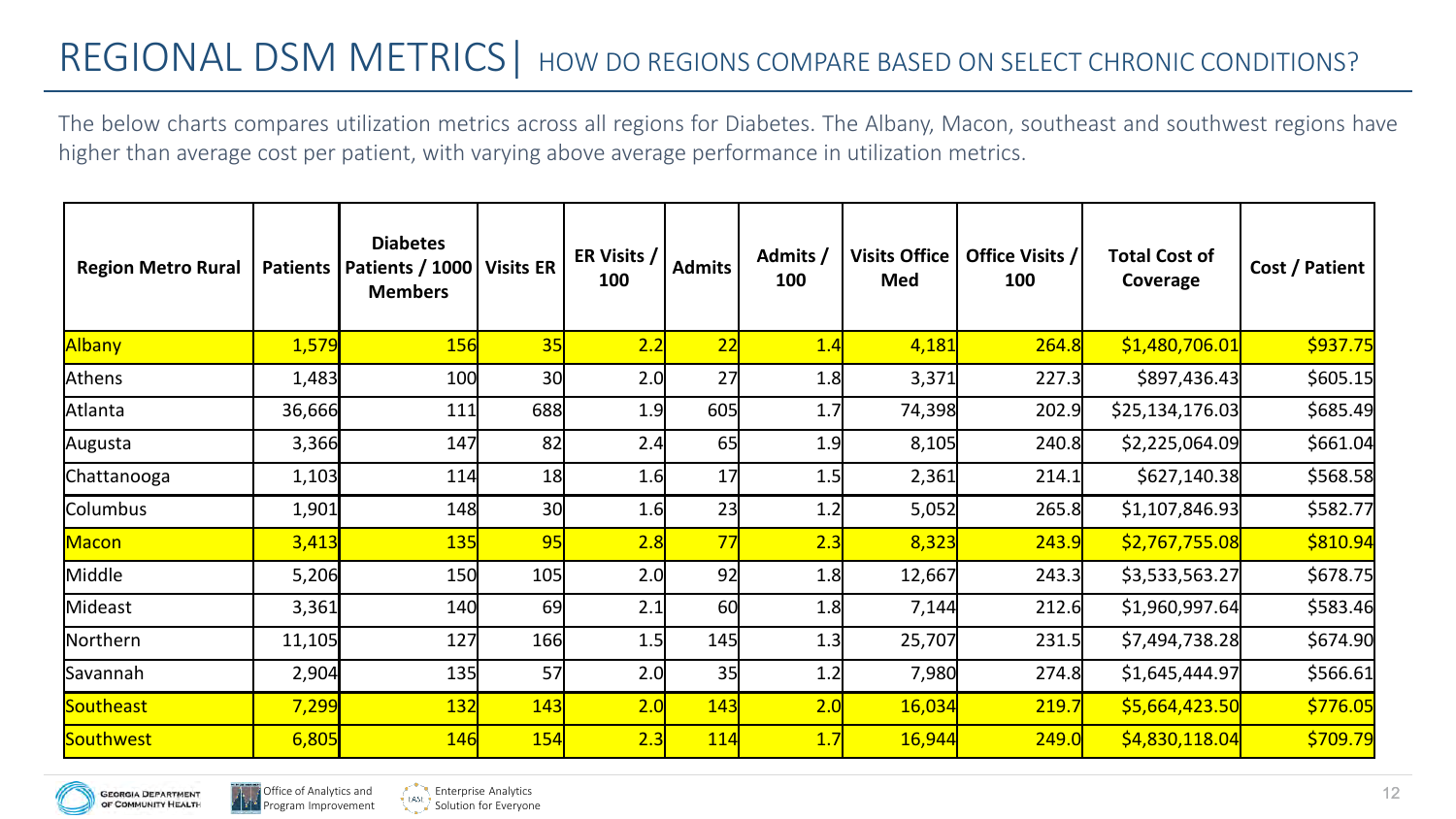The below charts compares utilization metrics across all regions for Hypertension. Though there is not one region which has a significant disparity in all or most or metrics, the middle, mideast and southwest regions have above average utilization rates and above average cost per patient. Though the cost per patient for hypertension is lower than other chronic conditions, it is a top 10 clinical condition based on total number of patients and total costs.

| <b>Region Metro Rural</b> | <b>Patients</b> | <b>Hypertension</b><br>Patients / 1000   Visits ER<br><b>Members</b> |            | ER Visits /<br>100 | <b>Admits</b> | Admits /<br>100 | <b>Visits Office</b><br>Med | Office Visits /<br>100 | <b>Total Cost of</b><br>Coverage | Cost / Patient |
|---------------------------|-----------------|----------------------------------------------------------------------|------------|--------------------|---------------|-----------------|-----------------------------|------------------------|----------------------------------|----------------|
| Albany                    | 2,627           | 260.05                                                               | 82         | 3.1                | 29            | 1.1             | 5,337                       | 203.2                  | \$1,170,040.80                   | \$445.39       |
| Athens                    | 2,606           | 176.46                                                               | 66         | 2.5                | 32            | 1.2             | 4,231                       | 162.4                  | \$1,080,907.52                   | \$414.78       |
| Atlanta                   | 58,932          | 177.69                                                               | 1,686      | 2.9                | 720           | 1.2             | 95,223                      | 161.6                  | \$32,887,504.47                  | \$558.06       |
| Augusta                   | 5,386           | 235.77                                                               | 136        | 2.5                | 86            | $1.6\,$         | 8,982                       | 166.8                  | \$2,517,649.89                   | \$467.44       |
| Chattanooga               | 2,011           | 207.51                                                               | 59         | 2.9                | 30            | 1.5             | 4,197                       | 208.7                  | \$881,969.23                     | \$438.57       |
| Columbus                  | 3,648           | 283.38                                                               | 99         | 2.7                | 28            | 0.8             | 8,211                       | 225.1                  | \$1,689,735.69                   | \$463.20       |
| Macon                     | 6,300           | 248.72                                                               | 184        | 2.9                | 71            | 1.1             | 14,532                      | 230.7                  | \$3,206,094.49                   | \$508.90       |
| Middle                    | 9,855           | 284.07                                                               | 262        | 2.7                | <b>114</b>    | 1.2             | 19,800                      | 200.9                  | \$4,395,251.98                   | \$445.99       |
| Mideast                   | 6,743           | 279.93                                                               | <b>185</b> | 2.7                | 66            | 1.0             | 12,361                      | 183.3                  | \$4,448,873.68                   | \$659.78       |
| Northern                  | 20,132          | 229.91                                                               | 450        | 2.2                | 226           | 1.1             | 35,680                      | 177.2                  | \$10,800,550.85                  | \$536.49       |
| Savannah                  | 4,881           | 226.12                                                               | 85         | 1.7                | 35            | 0.7             | 9,236                       | 189.2                  | \$1,334,978.01                   | \$273.51       |
| Southeast                 | 14,464          | 261.94                                                               | 316        | 2.2                | 143           | 1.0             | 27,907                      | 192.9                  | \$6,726,236.35                   | \$465.03       |
| Southwest                 | 12,453          | 266.73                                                               | <b>325</b> | 2.6                | <b>140</b>    | 1.1             | 22,166                      | 178.0                  | \$6,775,705.81                   | \$544.10       |